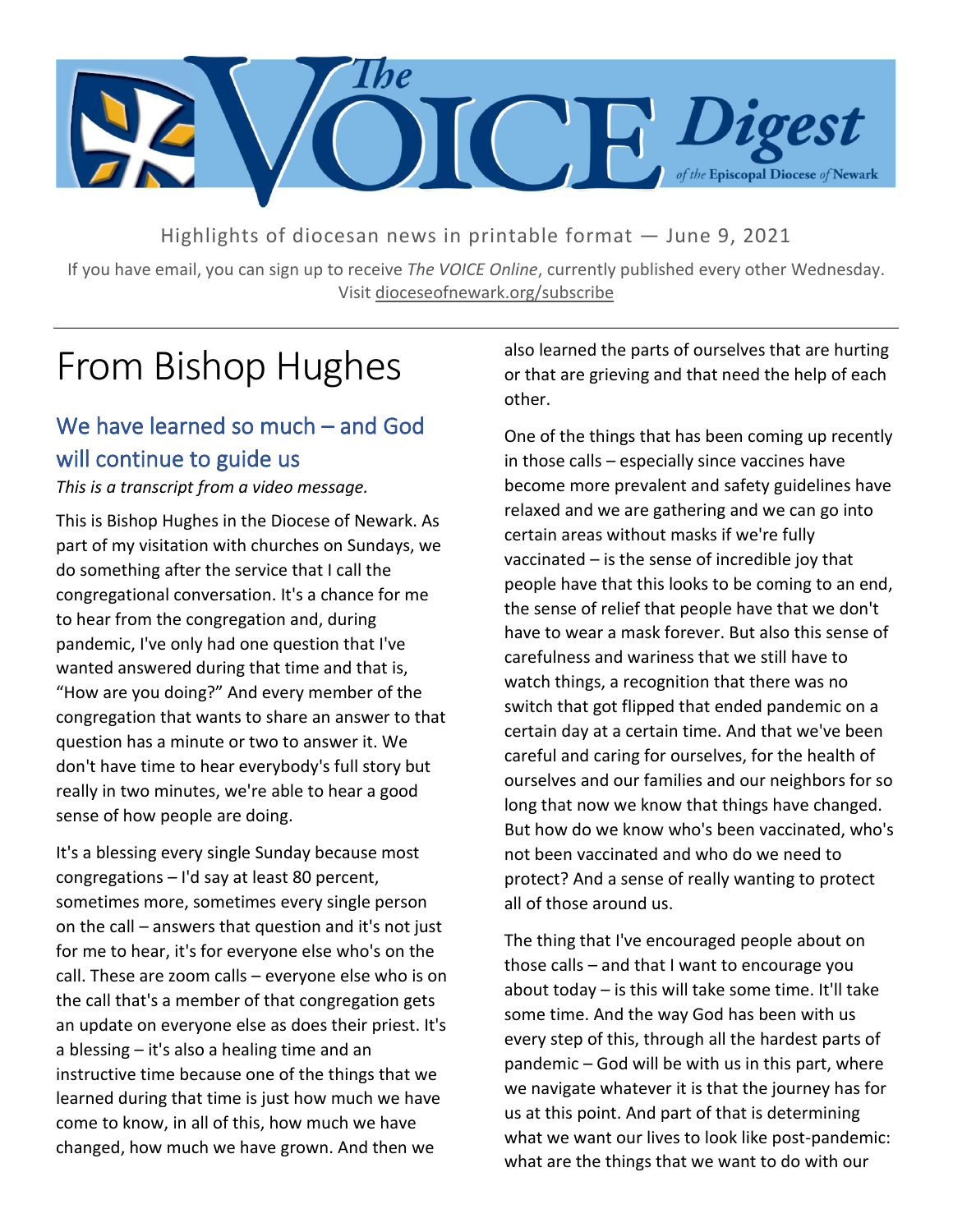time? What do we want to stay committed to? How busy do we want to be? And how much time do we want to make sure that we have for our family life, for our health, for our spiritual lives?

We'll also continue to figure out mask or not mask. Do I feel comfortable gathering? Do I not feel comfortable gathering? And that will take time. And I want you to trust the fact that the Holy Spirit is speaking to you. And if you feel a pause, perhaps that's the Spirit telling you, "Hang on, be cautious for a moment." And you can ask the same Spirit, you can ask that God's Spirit would show you when it is time, to help you to discern the places where you do feel ready to spend time with other people. It will all come with time. I have no doubt.

We have been through the worst already. I say that with confidence – I also say that with hopefulness. This part that is in front of us will take some navigation but it's navigating that we can do and many of us can help each other out as we do that.

We have learned so much during this time. We have deepened our faith and grown spiritually so much during this time. And the God that we have learned to follow more closely in the hardest parts of pandemic will help us as we continue to ease our way out of pandemic. So take the time that you need, be gentle with yourself and know that it will all work itself out in a way that makes you feel comfortable and safe. And give yourself the time that you need to be able to figure out what is best for you and best for your family.

## Bishop Hughes adds role as Bishop Visitor for South Carolina order

Bishop Hughes is adding an additional role to her responsibilities as Bishop of Newark. The Order of Saint Helena, a monastic community for women in The Episcopal Church located in the Diocese of Upper South Carolina, has elected her to serve as their Bishop Visitor.

"We were impressed with her listening presence, humor and humility, as well as her commitment to a church that is seated in tradition and stepping boldly into the future," the Sisters said in their announcement of Bishop Hughes' election.

The Episcopal Church canons require that each monastic order have a Bishop Visitor to shepherd the community according to its vision and to mediate matters requiring fresh wisdom. Additionally, the Bishop Visitor is guarantor to the Church concerning sound administration and stability of the community. Each community adds its own interpretation to the visitor's role according to its gifts and ministries.

"Bishop Visitor" is a literal term; the role includes annual visits to the community.

"Most of my life I have benefitted from the ministry of religious orders," said Bishop Hughes. "I am grateful for the opportunity to serve the Order of St. Helena in this way."

## Features

### Inspired by Bishop's study group, St. Elizabeth's continues conversation

*By Wendy Broadbent, Catherine Outen Olivo & Sandy Sullivan*

During January and February, three parishioners from St. Elizabeth's, Ridgewood participated in Bishop Hughes' six-week study group on Pursuing Racial Reconciliation through Scripture, Film, Word and Prayer. Inspired to continue the conversation within their home church, these parishioners offered a 4-week discussion group featuring the recently released PBS documentary, *The Black Church: This Is Our Story, This Is Our Song*, which traces the 400-year-old story of the Black Church in America.

For the month of April, a small group met weekly on Zoom for prayers, scripture and discussion questions based on the PBS study guide and other enriching supplemental materials, including documents, videos, articles, artwork and music.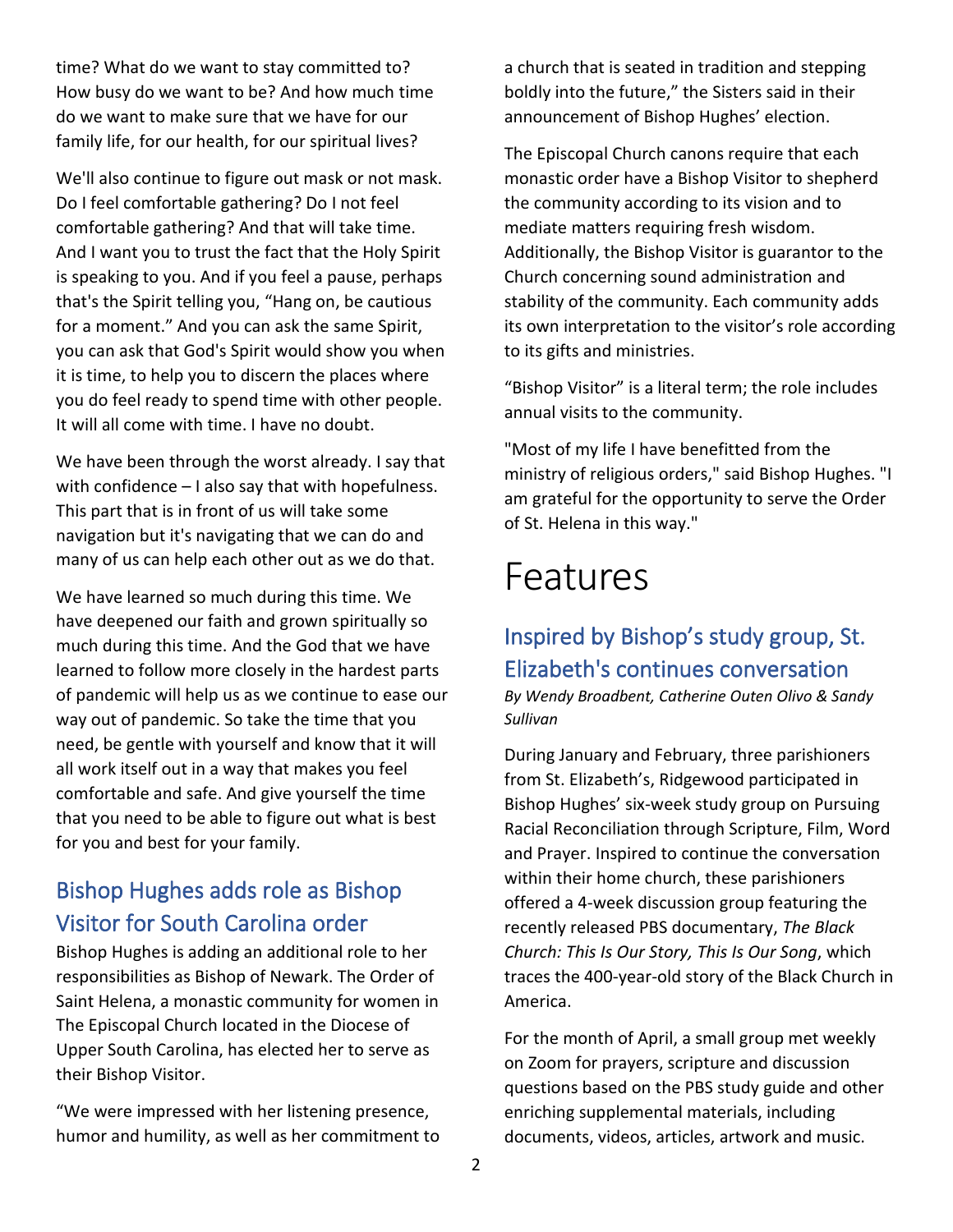These materials were inspired by Bishop Hughes' idea to use a multi-disciplinary approach to look deeply at the material and subject matter.

The group is planning a summer group discussion centered on the documentary *13th*. According to the NY Times, the film "challenges your ideas about the intersection of race, justice and mass incarceration."

## Education for Ministry, a path for exploration

#### *By Annie Pike*

How is your Bible Study going? Are you fulfilling your curiosity about the authors of the gospels, did David write all those Psalms? Who are those Ephesians, and why did Paul write them letters, and what about those Roman lions, did the emperor really slaughter Christians as a sport? Maybe, you just want to dive deeper into the scriptures to understand your faith, find a ministry to contribute to or perhaps just begin a new prayer practice. If these or similar questions have come to mind, then maybe joining an Education for Ministry group this fall might be beneficial to your spiritual growth.

Education for Ministry (EfM) offers a four-year course, covering the basic subjects of theological education: Old Testament, New Testament, Church History, and Theological Topics with such topics as how God is calling us in today's very hectic world to love and serve our neighbor. Participants register for one nine-month academic year at a time and meet locally, or virtually every week in seminar groups of six to twelve participants with a trained mentor(s), for two to three hours.

Each week the participants have readings to complete with various resource guides, then bring their insights and discoveries to the seminar group for discussion and guided reflection. The weekly readings help participants to examine their own beliefs, their relationship to culture and the church, the tradition of the Church, all combined to guide

participants into being effective Christians in today's world. It is an opportunity to be together in a community of seekers, supported by prayer and regular worship, honest, private discussions, laughs, community outreach, and sometimes food! Another way that many EfM participants and graduates use to explain the program is **Exploring Faith Matters**.

Developed in 1975 by the School of Theology in Sewanee, Tennessee, EfM's current one-year fee per student is \$375, which pays for EfM materials, textbooks, and an honorarium for the mentor. EfM grants 18 Continuing Education Units (CEU) for each year of study. EfM does not grant college credits. Participants commit to one year at a time, and there are no examinations or papers to write, just a willingness to commit to reading the material, meeting each week, and respecting the group dynamics to ensure all participants are comfortable sharing and discussing how the readings inspired, confused, or amazed their relationship with God. The group mentor is not a teacher, but a facilitator who guides the group discussion and is required to train every eighteen months for mentor accreditation. Mentors often experience as much each week as the group participants.

You can find more information on EfM's website, [efm.sewanee.edu.](https://efm.sewanee.edu/) Groups with a September start date are forming now, both in-person and online and participants need not attend church or be Episcopalians to participate. We live in a diverse world, and diversity helps us to understand and love all. For more information on EfM and seminar groups please contact the Efm Coordinator Mark Waldon at [teach.efm@me.com](mailto:teach.efm@me.com) or this author at [anniealexpike@gmail.com.](mailto:anniealexpike@gmail.com)

Next month, I will introduce some of the texts that will be used for the upcoming EfM academic year.